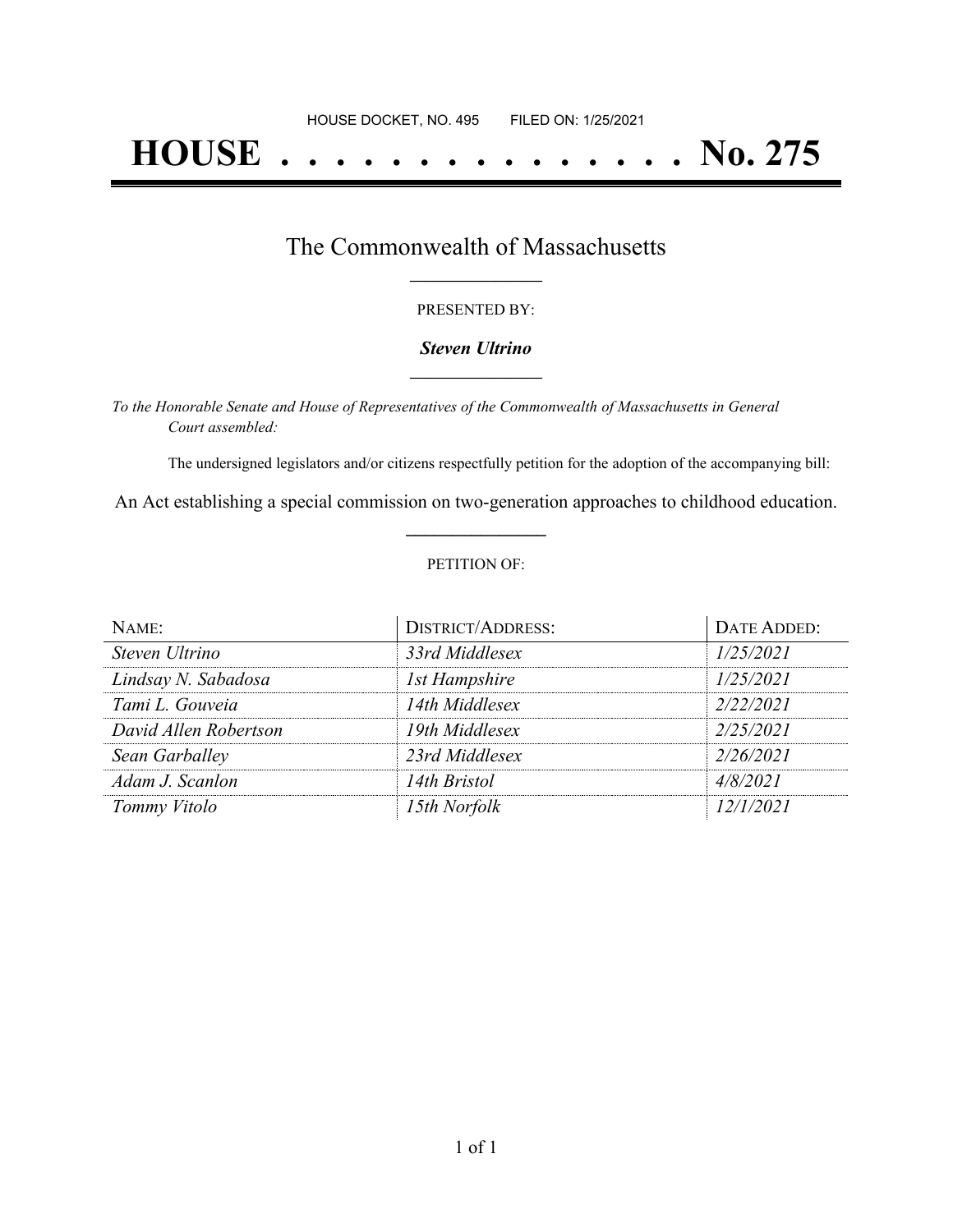#### HOUSE DOCKET, NO. 495 FILED ON: 1/25/2021

## **HOUSE . . . . . . . . . . . . . . . No. 275**

By Mr. Ultrino of Malden, a petition (accompanied by bill, House, No. 275) of Steven Ultrino and others relative to establishing a special commission (including members of the General Court) to investigate two-generation approaches to childhood education. Children, Families and Persons with Disabilities.

### [SIMILAR MATTER FILED IN PREVIOUS SESSION SEE HOUSE, NO. *4497* OF 2019-2020.]

## The Commonwealth of Massachusetts

**In the One Hundred and Ninety-Second General Court (2021-2022) \_\_\_\_\_\_\_\_\_\_\_\_\_\_\_**

**\_\_\_\_\_\_\_\_\_\_\_\_\_\_\_**

An Act establishing a special commission on two-generation approaches to childhood education.

Be it enacted by the Senate and House of Representatives in General Court assembled, and by the authority *of the same, as follows:*

| $\mathbf{1}$   | SECTION 1. (a) There shall be a special commission entitled the Special Commission on             |
|----------------|---------------------------------------------------------------------------------------------------|
| $\overline{2}$ | Two-Generation Approaches to study and make recommendations concerning the                        |
| $\overline{3}$ | implementation of two-generation systems in the commonwealth, as defined by focusing on           |
| 4              | creating opportunities for and addressing needs of both vulnerable parents and children together. |
| 5              | (b) For the purposes of this commission, a "Two-Generation Approach" shall mean an                |
| 6              | anti-poverty strategy aimed at reducing chronic, multi-generational family poverty by getting     |
| 7              | better outcomes for the child, parents, and community simultaneously. The commission shall: (1)   |
| 8              | measure and account for outcomes for both children and their parents; (2) engage and listen to    |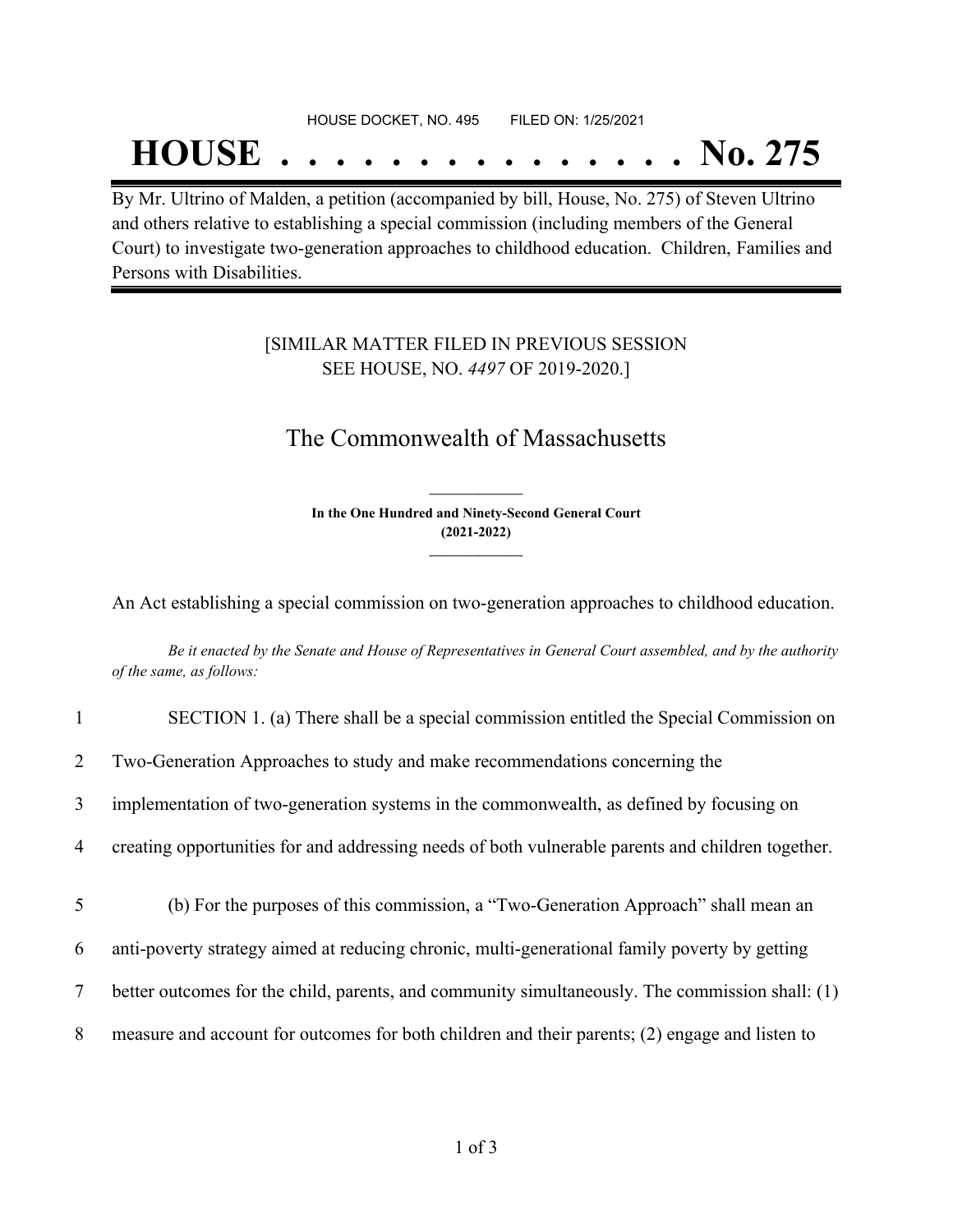the voice of families; (3) foster innovation and evidence together, (4) align and link systems and funding streams, (5) prioritize intentional implementation, and (6) ensure equity.

 (c) The commission shall consist of the following: the co-chairs of the joint committee on children, families and persons with disabilities or a designee, who shall serve as co-chairs; the co-chairs of the joint committee on education or designees; the commissioner of early education and care or a designee; the commissioner of elementary and secondary education or a designee; commissioner of the department of higher education or a designee; commissioner of the department of transitional assistance or a designee; secretary of labor and workforce development or a designee; secretary of housing and economic development or designee; 6 persons to be appointed by the commission co-chairs, 3 of whom shall be representatives of community-based organizations that have experience working with youth and families, 2 of whom shall be representatives of research, educational, and philanthropic institutions specializing in education including early childhood education, and 1 of whom shall be a representative of an organization with interest in two-generation approaches.

 (d) The commission shall: (1) solicit information and input from service providers, families, educational institutions, and any other parties or entities the commission deems appropriate; review and identify best practices learned from similar efforts in other states and 26 identify the core components of a model two-generation approach for parents and their children; (2) establish a two-generational school and employment readiness plan for the commonwealth to promote long-term learning and economic success for low-income families by addressing intergenerational barriers to school readiness and workforce readiness with intensified workforce training and targeted education, coupled with related support services; (3) study and make recommendations for inter-agency resources and services in order to best maximize existing state

of 3